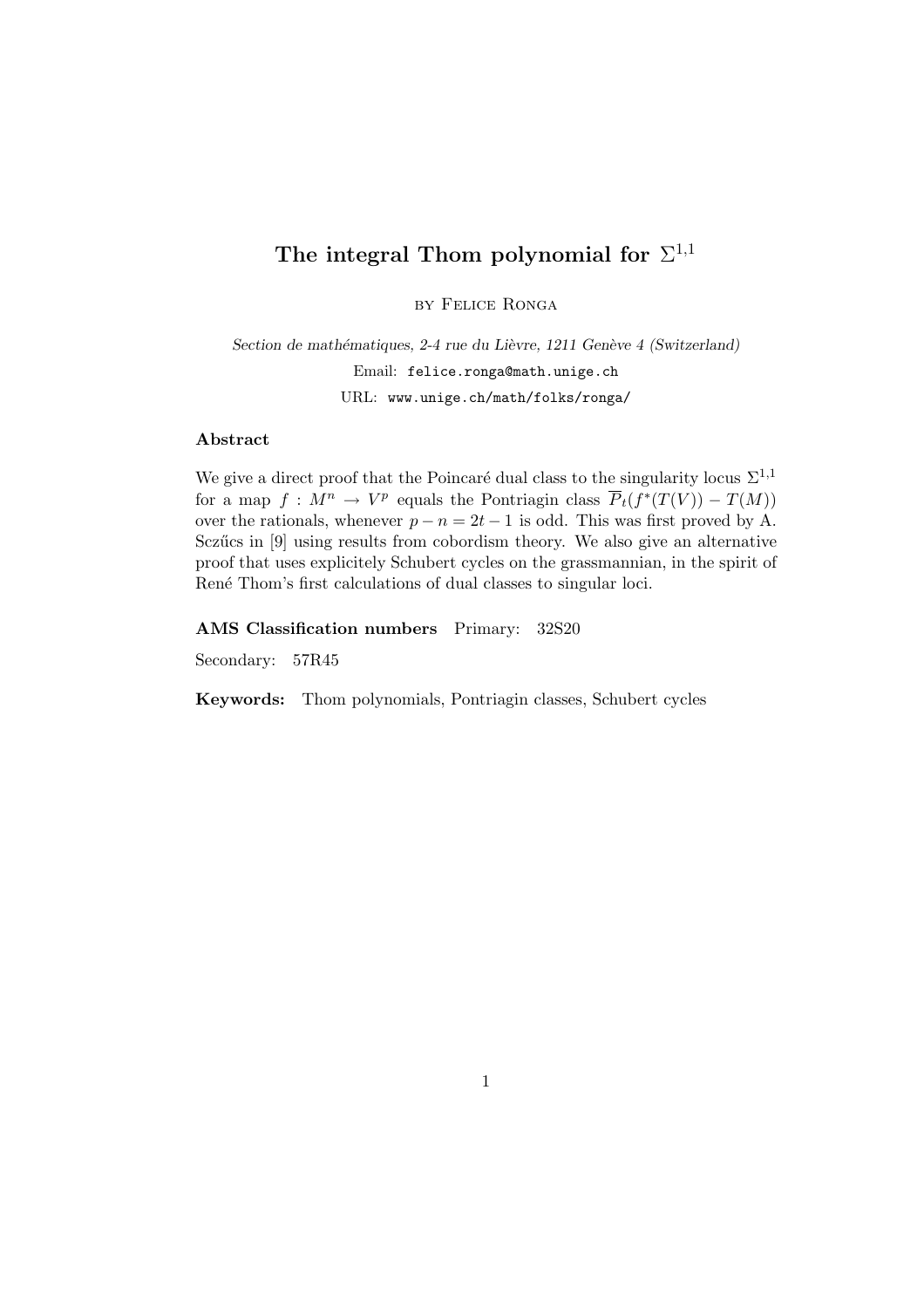**Introduction** Let  $\xi^n = (E \to X)$  and  $\eta^p = (F \to X)$  be two smooth real vector bundles of rank n and p respectively. We will denote by  $\xi_x$  the fiber of  $\xi$  above x. Set :

$$
S^2(\xi, \eta) = \text{HOM}(\xi, \eta) \oplus \text{HOM}(\xi \bigcirc \xi, \eta)
$$

where  $\xi \bigcirc \xi$  denotes the symmetric tensor product, and denote by  $\pi : S^2(\xi, \eta) \to$ X the natural projection. Elements of  $S^2(\xi, \eta)$  are pairs  $(\alpha, \beta)$ , where  $\alpha =$  $\xi_x \to \eta_x$  and  $\beta : \xi_x \bigcirc \xi_x \to \eta_x$  are both linear maps and  $x = \pi(\alpha, \beta)$ . For  $i \leq n$ , let

$$
\Sigma^{i}(\xi,\eta) = \left\{ (\alpha,\beta) \in S^{2}(\xi,\eta) \mid \dim(\ker(\alpha)) = i \right\}
$$

and, for  $j \leq i$ :

$$
\Sigma^{i,j}(\xi,\eta) = \left\{ (\alpha,\beta) \in \Sigma^{i}(\xi,\eta) \mid \dim(\ker(\beta^*)) = j \right\}
$$

where  $\beta^*$ : ker( $\alpha$ )  $\rightarrow$  HOM(ker( $\alpha$ , coker( $\alpha$ )) is naturally deduced from  $\beta$ . If  $\varphi: X \to S^2(\xi, \eta)$  is a section of  $\pi$ , then we set

$$
\Sigma^{i}(\varphi) = \varphi^{-1}(\Sigma^{i}(\xi, \eta) \quad , \quad \Sigma^{i,j}(\varphi) = \varphi^{-1}(\Sigma^{i,j}(\xi, \eta) \quad .
$$

The reason for defining  $\Sigma^{i}$  and  $\Sigma^{i,j}$  is that they determine the homonymous Thom-Boardman singularities loci for a smooth map  $f: M^n \to V^p$  between smooth varieties, by identifying the second order jet space  $J^2(M, N)$  to  $S^2(TM, TN)$ (see [7]).

It turns out that the closures  $\overline{\Sigma}^i$  and  $\overline{\Sigma}^{i,j}$  are stratified spaces, regular enough to carry fundamental classes over the integers mod 2, and sometimes over the integers. By Poincaré duality, there correspond cohomology classes, which can be expressed, according to a theorem of Thom [2], in terms of a universal polynomial in the characteristic classes of  $\xi$  and  $\eta$ .

The dual class to a stratified space can be characterized as follows; assume that  $\Sigma$  is a smooth, not necessarily closed, submanifold of codimension k of the smooth manifold X. Assume that there is a class  $U_{\Sigma} \in H^k(X, X \setminus \overline{\Sigma}; \Lambda)$ , where  $\Lambda$  is some coefficient ring, such that for each  $x \in \Sigma$ , if  $V_x \subset X$  is a small neighborhood of x homeomorphic to a ball and such that  $V_x \cap \Sigma$  is a ball on  $\Sigma$ , then, denoting by  $j : (V_x, V_x \cap \Sigma) \to (X, X \setminus \overline{\Sigma})$  the natural inclusion,  $j^*(U_\Sigma)$  is a generator of  $H^k(V_x, V_x \setminus \Sigma; \Lambda) \simeq \Lambda$ . Let  $i : (X, \emptyset) \to (X, X \setminus \overline{\Sigma})$ denote the natural inclusion; then  $i^*(U_\Sigma)$  deserves to be called the dual class to  $\overline{\Sigma}$  in X, because if  $\overline{\Sigma}$  carries a fundamental class, then  $i^*(U_{\Sigma})$  is indeed the Poincaré dual class to  $\overline{\Sigma}$ . But for the existence of a dual class such as  $U_{\Sigma}$ , it is not necessary to assume that  $\overline{\Sigma}$  carries a fundamental class; it suffices to find a desingularisation  $\pi : \tilde{\Sigma} \to X$  of  $\overline{\Sigma}$  (that is, a map  $\pi$  that restricted to an open dense subset of  $\tilde{\Sigma}$  is an diffeomorphism onto an open, dense subset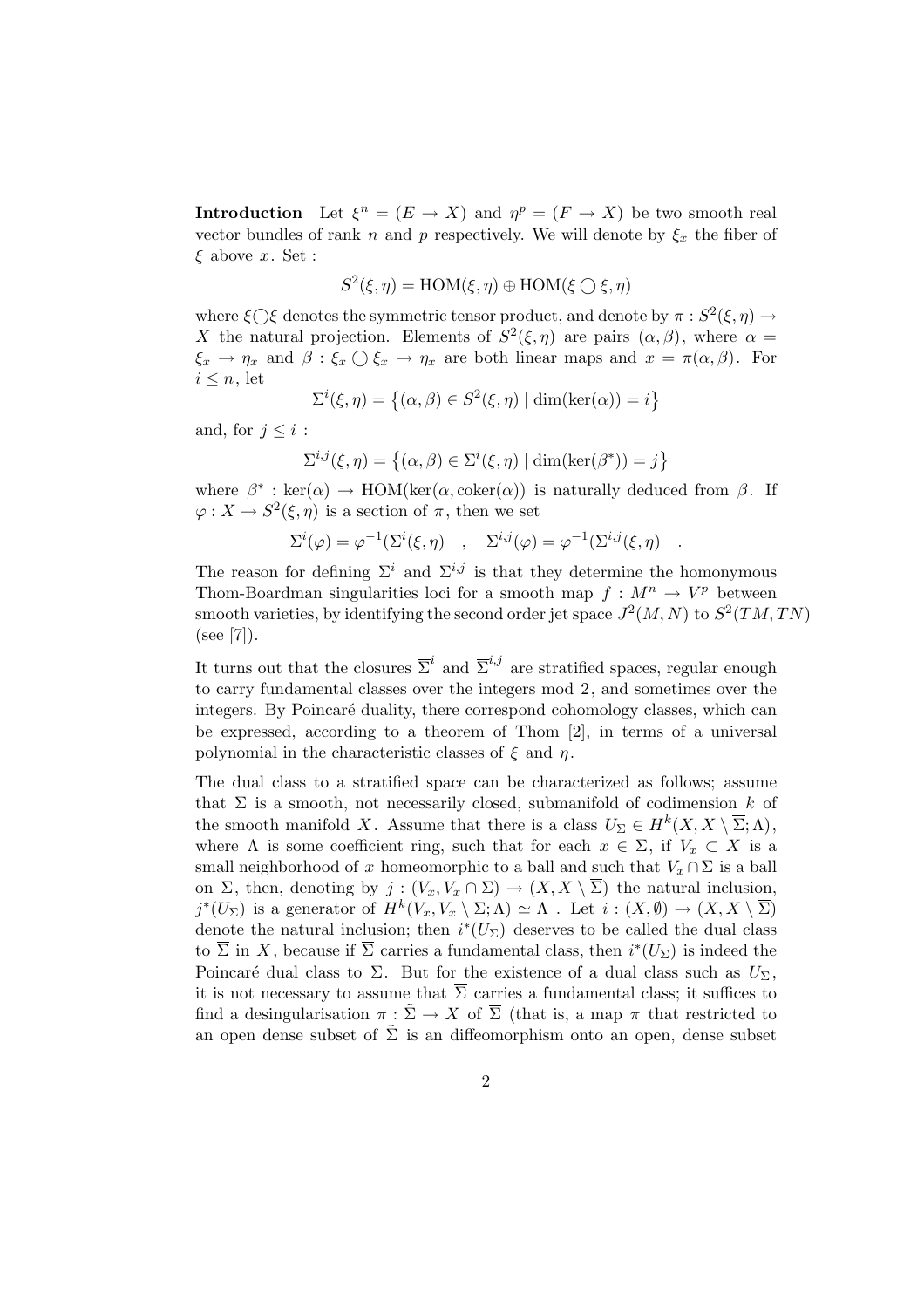of  $\overline{\Sigma}$ ) such that the virtual normal bundle of  $\pi$ , that is the formal difference  $\pi^*(TX) - T(\tilde{\Sigma})$ , is orientable in the ring  $\Lambda$ , and then  $i^*(U_{\Sigma})$  will be equal to  $\pi_!(1)$ , where  $\pi_!: H^*(\tilde{\Sigma}) \to H^*(X)$  denotes the Gisin homomorphism associated to  $\pi$ .

If  $\varphi$  is generic, i.e. it satisfies some transversality conditions, then the dual classes to  $\overline{\Sigma}^{i,j}(\xi,\eta)$  and  $\overline{\Sigma}^{i}(\xi,\eta)$  transpose to the dual classes to  $\overline{\Sigma}^{i,j}(\varphi)$  and  $\overline{\Sigma}^i(\varphi)$  respectively.

In  $[6]$  I have indicated how to compute the universal Poincaré dual class to  $\overline{\Sigma}^i(\xi,\eta)$  and  $\overline{\Sigma}^{i,j}(\xi,\eta)$  in the cohomology over the integers, which is shown to exist whenever  $p - n$  and i are even, and j is divisible by 4. In this approach, there is no restriction on the presence of higher order singularities, but the existence of a dual class over the integers for  $\Sigma^{i,j}$  depends on the existence of a dual class over the integers for  $\Sigma^i$ . Not so in the approach of [9, Lemma 3], where it is shown, in the case of morphisms associated to smooth maps, that when  $p - n = 2t - 1$ , the dual class to  $\Sigma^{1,1}$  with rational coefficients equals the Pontriagin class  $\overline{P}_t(\eta - \xi)$ ; in this case higher order singularities play no role, because they are of larger codimension than  $\Sigma^{1,1}$  and so they do not interfere with it. The proof given uses heavy results from cobordism theory, for which no geometric version seems to be available.

In [3], the case of contact class singularities for maps between manifolds of equal dimension is considered.

Since [9, Lemma3] is used in subsequent papers (for example [1]) to provide a "geometric approach" to immersions of manifolds in  $\mathbb{R}^n$ , I thought it appropriate to provide a direct, geometric calculation of the dual class to  $\Sigma^{1,1}$  over the integers.

The main ingredient is a desingularisation of the closure of  $\Sigma^1$ , which is not the usual one, but its twin sister : instead of considering the space of pairs  $(\ell, \alpha)$ , where  $\ell$  is a line in a fiber  $\xi_x$  of  $\xi$ ,  $\alpha : \xi_x \to \eta_x$  is linear and  $\alpha \mid \ell = 0$ , we consider the space of pairs  $(h, \alpha)$ , where now h is a  $(n - 1)$ -dimensional subspace of a fiber  $\eta_x$  of  $\eta$ , such that Im( $\alpha$ )  $\subset h$ . The gain is that if n is odd and p even, the space of  $(n-1)$ -subspaces of a fiber of  $\eta$  is an orientable manifold.

In the last  $\S$ , we show how to calculate this dual class directly on the grassmannian, using Schubert cycles, in the spirit of Thom's first calculations [10, page 48].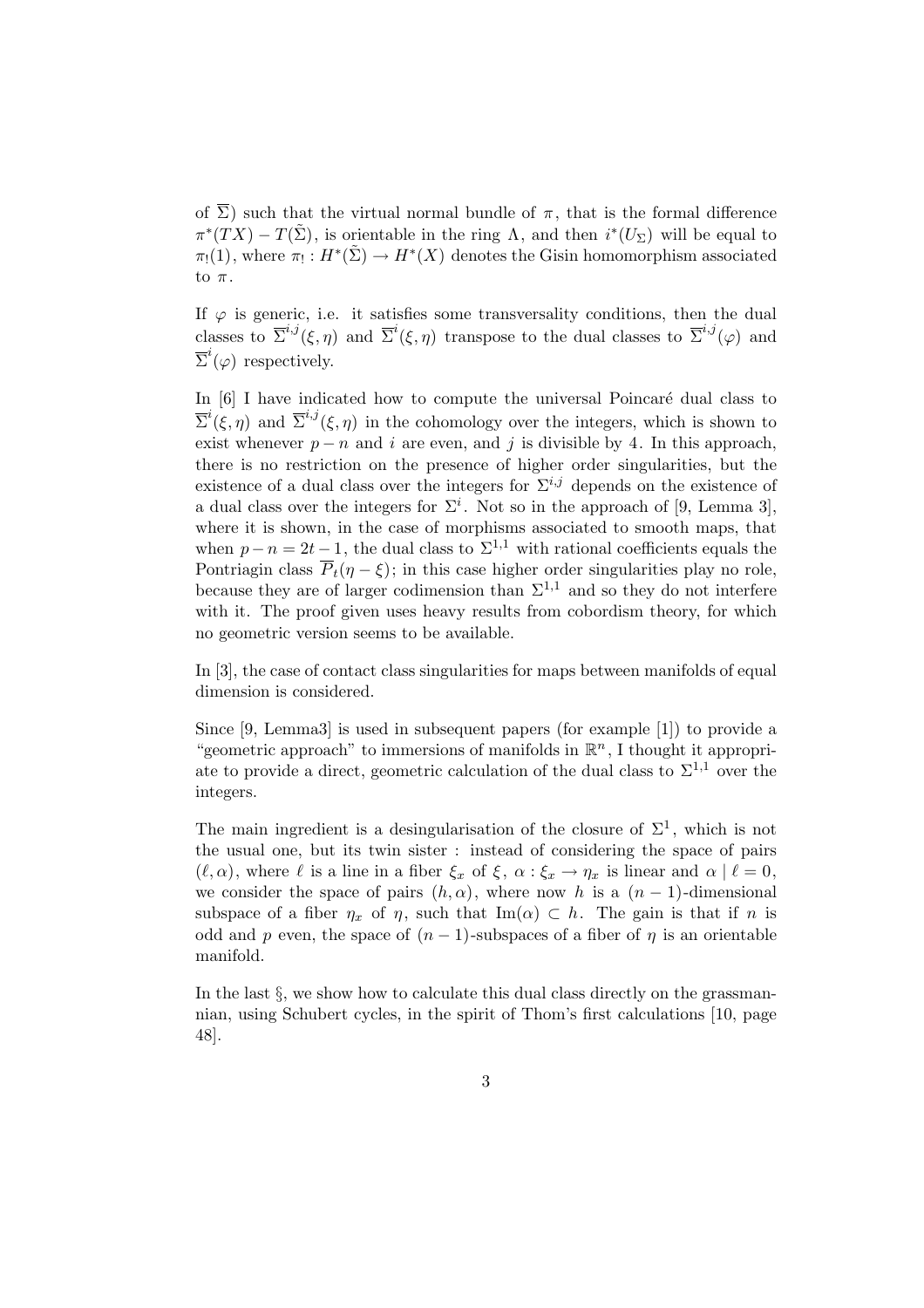Notation and preliminaries Let us denote by  $q^{1,1} = q^{1,1}(\xi, \eta)$  the dual class to  $\overline{\Sigma}^{1,1}(\xi,\eta)$  over the integers; if it exists, it lives in  $H^{2(r+1)}(S^2(\xi,\eta),\mathbb{Z}) \simeq$  $H^{2(r+1)}(X,\mathbb{Z})$ . Denote by  $q_{\mathbb{Q}}^{1,1}$  and  $q_{\mathbb{Z}_2}^{1,1}$  the rational and mod 2 reductions respectively of  $q^{1,1}$ . If  $\gamma$  is another real vector bundle, then  $q^{1,1}(\xi, \eta) = q^{1,1}(\xi \oplus$  $\gamma, \eta \oplus \gamma$ , same over the rationals or mod 2.

Let  $\mathcal{G}_n(\mathbb{R}^N)$  be the grassmannian of *n*-dimensional vector spaces in  $\mathbb{R}^N$  and denote by  $\zeta$  its tautologial bundle, of rank n. It can be shown (see [4, Problem 15-C]) that the torsion elements of  $H^*(\mathcal{G}_n(\mathbb{R}^N), \mathbb{Z})$  are of order 2 and that the torsion subgroup has a supplementary free subgroup, which is generated by monomials in the Pontriagin classes  $P_1(\zeta), \ldots, P_{[n/2]}(\zeta)$ . Therefore, an element of  $H^*(\mathcal{G}_n(\mathbb{R}^N), \mathbb{Z})$  is determined by its mod 2 reduction, which can be written as a polynomial in the Stiefel-Whitney classes  $w_1(\zeta), \ldots, w_n(\zeta)$ , and its rational reduction, which can be written as a polynomial in  $P_1(\zeta), \ldots, P_{[n/2]}(\zeta)$ .

For any bundle  $\xi^n = (E \to X)$  of rank  $n, e(\xi)$  willd denote its Euler class, first obstruction to construct a non-vanishing section of  $\xi$ , which is a cohomology class with coefficients in the integers twisted by the orientation of  $\xi$ . Then,  $e(\xi)^2 \in H^{2n}(X,\mathbb{Z})$ , the ordinary cohomology with integers coefficients, and if  $n=2m$  is even, then  $P_m(\xi) = e(\xi)^2$ .

The grassmannian  $\mathcal{G}_m(\mathbb{R}^{m+n})$  is orientable if and only if n is even; if  $m=2k$ and  $n = 2\ell$ , then  $P_k^{\ell}(\zeta) \in H^{4k\ell}(\mathcal{G}, \mathbb{Z})$  is the generator of the top cohomology group. To see this, take the sections  $\sigma_1, \ldots, \sigma_{2\ell}$  of  $\zeta^{2k}$  defined by the orthogonal projection on the fibers of  $\zeta$  of the vectors  $e_{2k+1}, \ldots e_{2k+2\ell}$  of the standard basis of  $\mathbb{R}^{2k+2\ell}$ . Their common zeroes is the plane spanned by  $e_1 \ldots, e_{2k}$  and it follows that  $e(\zeta)^{2\ell} = P_k(\zeta)^{\ell}$  is the dual class to a point in  $\mathcal{G}$ .

We will denote by  $\overline{P}_i(\xi)$  the Pontriagin classes of the virtual bundle  $-\xi$ . In the case of the tautologcal bundle  $\zeta^m$  over  $\mathcal{G}_m(\mathbb{R}^{m+n})$ ,  $-\zeta$  can be represented by the orthogonal bundle  $\zeta'$  to  $\zeta$  in  $\mathbb{R}^{m+n}$ , of rank n, so  $\overline{P}_i(\zeta) = P_i(\zeta')$ . If  $m = 2k, n = 2\ell$ , using the diffeomorphism from  $\mathcal{G}_{2k}(\mathbb{R}^{2k+2\ell})$  to  $\mathcal{G}_{2\ell}(\mathbb{R}^{2k+2\ell})$ sending a plane to its orthogonal, one sees that the top cohomology class of  $\mathcal{G}_{2k}(\mathbb{R}^{2k+2\ell})$  is also equal to  $\overline{P}_{\ell}(\zeta)^{\ell}$ .

If  $\eta = (F \to X)$  is a vector bundle, denote by  $\pi_G : \mathcal{G}_k(\eta) \to X$  the associated bundle with fibers the grassmannian of  $k$ -planes in the fibers of  $\eta$ .

The main statement and its proof Our aim is the following proposition :

**Proposition** Assume that  $\xi$  and  $\eta$  are real vector bundles of rank n and  $n+$ 2t − 1 respectively. Then  $\overline{\Sigma}^{1,1}(\xi,\eta)$  admits a dual class  $q^{1,1}$  in the cohomology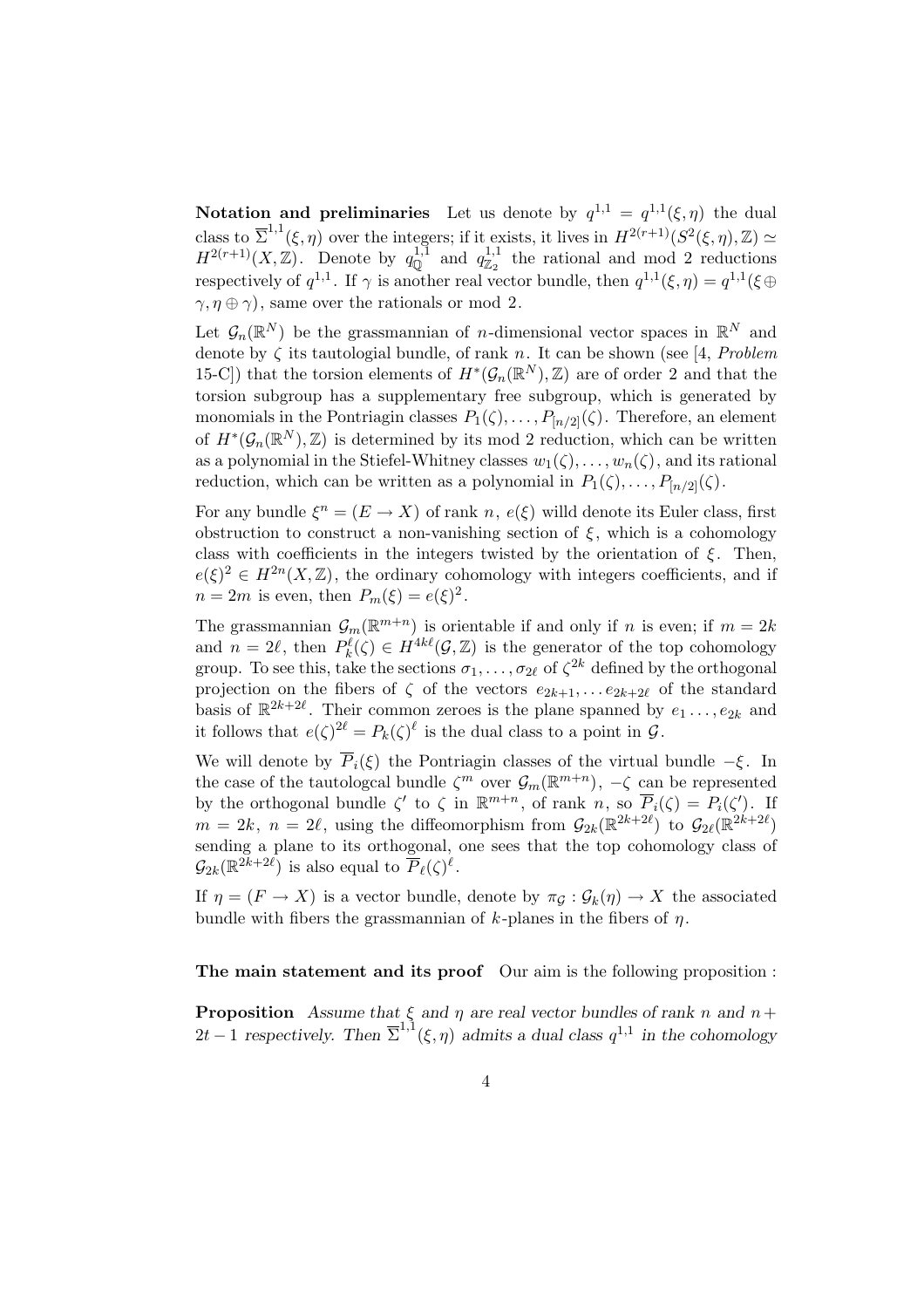with integer coefficients which is determined by :

$$
q_{\mathbb{Q}}^{1,1} = P_t(\eta - \xi) \quad , \quad q_{\mathbb{Z}_2}^{1,1} = (w_{2t}^2 + w_{2t-1}w_{2t+1})(\eta - \xi)
$$

*Proof:* Using the fact that  $q^{1,1}(\xi, \eta) = q^{1,1}(\xi \oplus \gamma, \eta \oplus \gamma)$  for any bundle  $\gamma$ , we are reduced to the case when  $\xi = \mathcal{O}^{2M+1}$ , where  $\mathcal O$  denotes the trivial bundle, and  $\eta$  is of rank  $2M + 2t$ . By taking the classifying map of  $\eta$ , we are reduced to the case where X is a grassmannian of  $2(M+t)$ -planes in some high enough dimensional euclidian space. This shows that  $q^{1,1}$  is determined by  $q_0^{1,1}$  and by  $q_{\mathbb{Z}_2}^{1,1}$  .

Let  $\pi_{\mathcal{G}}: \mathcal{G}_{2M}(\eta^{2(M+t)}) \to S^2(\mathcal{O}^N, \eta)$  be the Grassmann bundle associated to  $\pi^*(\eta)$ , where  $\pi : S^2(\mathcal{O}^N, \eta) \to X$  is the natural projection, and denote by  $\eta_{2M}$ the vector bundle of rank 2M on  $\mathcal{G}_{2M}(\eta)$  defined as the tautological bundle on the fibers of  $\pi$ . Since  $\eta_{2M}$  is a subbundle of  $\pi^*(\eta)$ , we can define the vector bundle  $\eta'_{2t}$  of rank 2t as the quotient  $\eta'_{2t} = \pi^*(\eta)/\eta_{2M}$ . An element of  $\mathcal{G}_{2M}(\eta^{2(M+t)})$  can be written  $(\alpha,\beta,p)$ , where  $(\alpha,\beta) \in S^2(\mathcal{O}^N,\eta)$ ,  $p \in \mathcal{G}_{2M}(\eta_x)$ ,  $x = \pi(\alpha, \beta)$ . Set :

$$
\tilde{\Sigma}^1 = \left\{ ((\alpha, \beta), p) \in \mathcal{G}_{2M}(\eta^{2(M+t)}) \mid \text{Im}(\alpha) \subset p \right\}
$$

If we define the section  $\sigma^1$ :  $\mathcal{G}_{2M}(\eta^{2(M+t)}) \to \text{HOM}(\mathcal{O}^{2M+1}, \eta'_{2t})$  by sending  $(\alpha, \beta, p)$  to the composition

$$
\mathcal{O}^{2M+1} \xrightarrow{\alpha} \eta_x \to (\eta'_{2t})_x = \eta_x/p
$$

then  $\tilde{\Sigma}^1 = Z(\sigma^1)$ , where  $Z(\bullet)$  denotes the set of zeroes of a section  $\bullet$  of some vector bundle. Since  $\sigma^1$  is transversal to the zero section, we have :

$$
\delta_{\tilde\Sigma^1,\mathcal{G}_{2M}(\eta)}=e(\eta'_{2t})^{2M+1}
$$

where  $\delta$  denotes the dual class and  $e(\bullet)$  is the Euler class, both with twisted coefficients.

Since  $\Sigma^2(\mathcal{O}^N, \eta) \subset S^2(\mathcal{O}^N, \eta)$  is of codimension  $4t + 2$  and  $\Sigma^{1,1}(\mathcal{O}^N, \eta)$  of codimension 4t, removing  $\Sigma^2(\mathcal{O}^N, \eta)$  from  $S^2(\mathcal{O}^N, \eta)$  will not affect the calculations, but will make them a lot easier. So now we shall work in  $S^2(\mathcal{O}^N, \eta)$  $\Sigma^2(\mathcal{O}^N, \eta)$ . Then, we have a line bundle  $K = \text{ker}(\alpha)$  over  $\tilde{\Sigma}$ . Set

$$
\tilde{\Sigma}^{1,1} = \left\{ ((\alpha,\beta), p) \in \tilde{\Sigma}^1 \mid \tilde{\beta} : K \bigcirc K \to \eta'_{2t} \text{ is zero } \right\}
$$

where  $\tilde{\beta}$  is the composition :

$$
K \bigcirc K \subset \mathcal{O} \bigcirc \mathcal{O} \stackrel{\beta}{\longrightarrow} \pi^*(\eta) \to \eta'_{2t} .
$$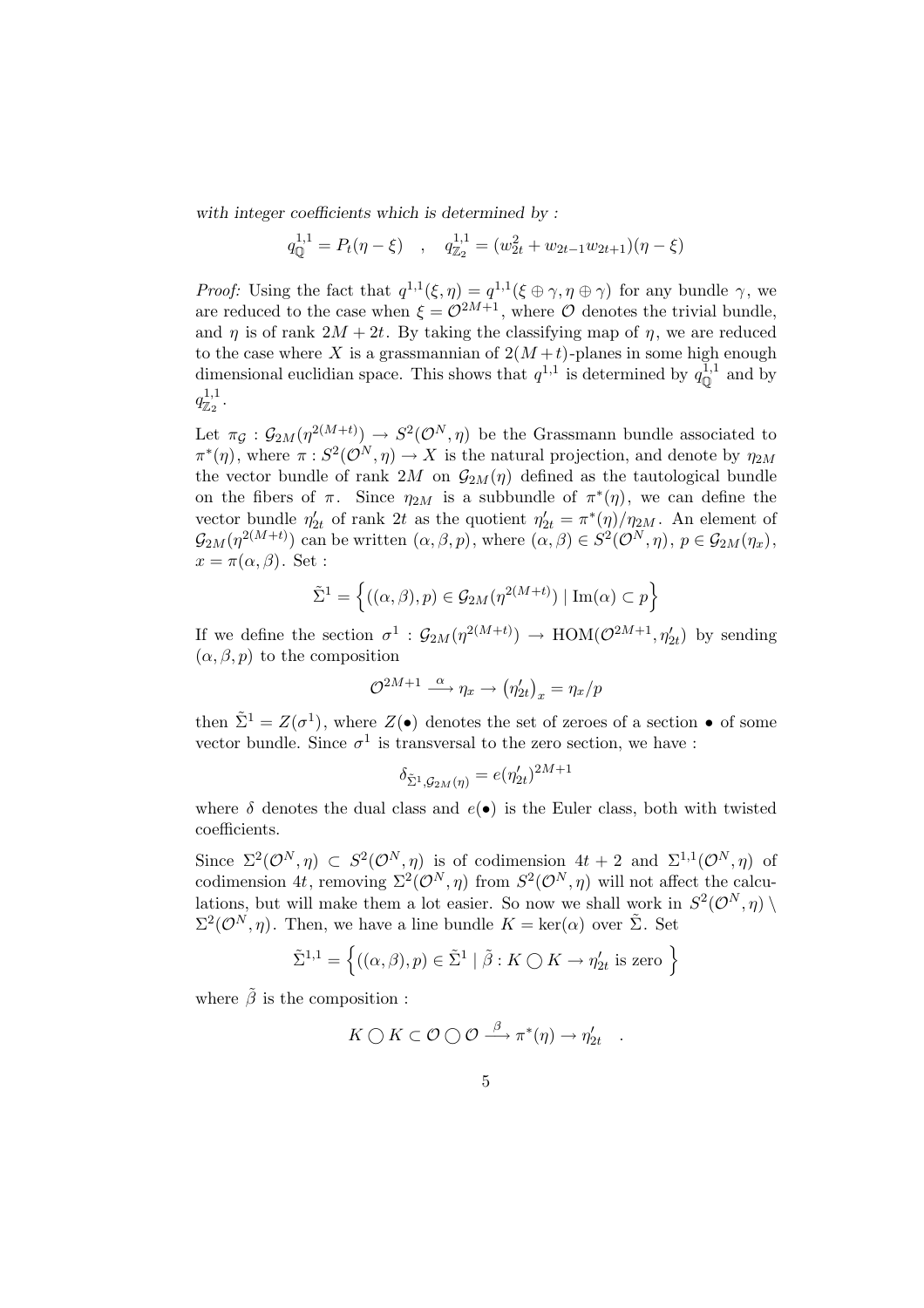If we define the section  $\sigma^2$  of HOM( $K \bigcirc K$ ,  $\eta'_{2t}$ ) by  $\sigma^2(\alpha, \beta, p) = \tilde{\beta}$ , then  $\tilde{\Sigma}^{1,1} = Z(\sigma^2)$ . Clearly  $\sigma^2$  is transversal to the zero section, and since  $K \bigcirc K$ is a trivial line bundle (remember, we are working over the reals) :

$$
\delta_{\tilde{\Sigma}^{1,1},\tilde{\Sigma}^1}=e(\eta'_{2t})
$$

and therefore

$$
\delta_{\tilde{\Sigma}^{1,1},\mathcal{G}_{2M}(\eta)} = \delta_{\tilde{\Sigma}^{1,1},\tilde{\Sigma}^{1}} \cdot \delta_{\tilde{\Sigma}^{1},\mathcal{G}_{2M}(\eta)} = e(\eta')^{2M+2}
$$

which is now a cohomology class with integer coefficients. Since  $e(\eta'_{2t})^2$  =  $P_t(\eta')$ , we have :

$$
\delta_{\tilde{\Sigma}^{1,1},\mathcal{G}_{2M}(\eta)} = P_t(\eta'_{2t})^{M+1}
$$

and we have that  $q^{1,1} = \pi_!(P_t(\eta_{2t}^{\prime})^{M+1})$ . The calculation of  $\pi_!$  can be done with rational coefficients and Pontriagin classes in a similar way as it was done in [7, § 2] for the complex case. We have :

$$
P_t(\eta'_{2t})^{M+1} = \underbrace{\begin{bmatrix} P_t(\eta') & P_{t-1}(\eta') & \dots & \cdots & \cdots & \cdots & \cdots & \cdots & \cdots & \cdots & \cdots & \cdots & \cdots & \cdots & \cdots & \cdots & \cdots & \cdots & \cdots & \cdots & \cdots & \cdots & \cdots & \cdots & \cdots & \cdots & \cdots & \cdots & \cdots & \cdots & \cdots & \cdots & \cdots & \cdots & \cdots & \cdots & \cdots & \cdots & \cdots & \cdots & \cdots & \cdots & \cdots & \cdots & \cdots & \cdots & \cdots & \cdots & \cdots & \cdots & \cdots & \cdots & \cdots & \cdots & \cdots & \cdots & \cdots & \cdots & \cdots & \cdots & \cdots & \cdots & \cdots & \cdots & \cdots & \cdots & \cdots & \cdots & \cdots & \cdots & \cdots & \cdots & \cdots & \cdots & \cdots & \cdots & \cdots & \cdots & \cdots & \cdots & \cdots & \cdots & \cdots & \cdots & \cdots & \cdots & \cdots & \cdots & \cdots & \cdots & \cdots & \cdots & \cdots & \cdots & \cdots & \cdots & \cdots & \cdots & \cdots & \cdots & \cdots & \cdots & \cdots & \cdots & \cdots & \cdots & \cdots & \cdots & \cdots & \cdots & \cdots & \cdots & \cdots & \cdots & \cdots & \cdots & \cdots & \cdots & \cdots & \cdots & \cdots & \cd
$$

The calculation of  $q_{\mathbb{Z}_2}^{1,1}$  was done in [7].

A proof using Schubert cycles An alternative approach of the formula for  $q^{1,1}$  is by working directly with Schubert cycles of the grassmannian, that we will now present, in the spirit of [10, page 46, 48].

Let  $\xi = (E \to X)$  and  $\eta = (F \to X)$  be again two smooth real vector bundles of rank respectively n and  $n + 2t - 1$ . Now we take a bundle  $\gamma$  such that  $\eta \oplus \gamma$ is the trivial bundle  $\mathcal{O}^{2N+2t-1}$ , and replace  $\xi$  by  $\xi \oplus \gamma$ , which will be of rank  $2N$ , and we will denote it again by  $\xi$ .

Let  $\theta_{\xi}: X \to \mathcal{G}_{2N}(\mathbb{R}^{2K+1})$ , for some large K, be a classifying map for  $\xi$ . If  $\zeta = (E(\zeta) \to \mathcal{G}_{2N}(\mathbb{R}^{2K+1}))$  denotes the tautological bundle, then we have a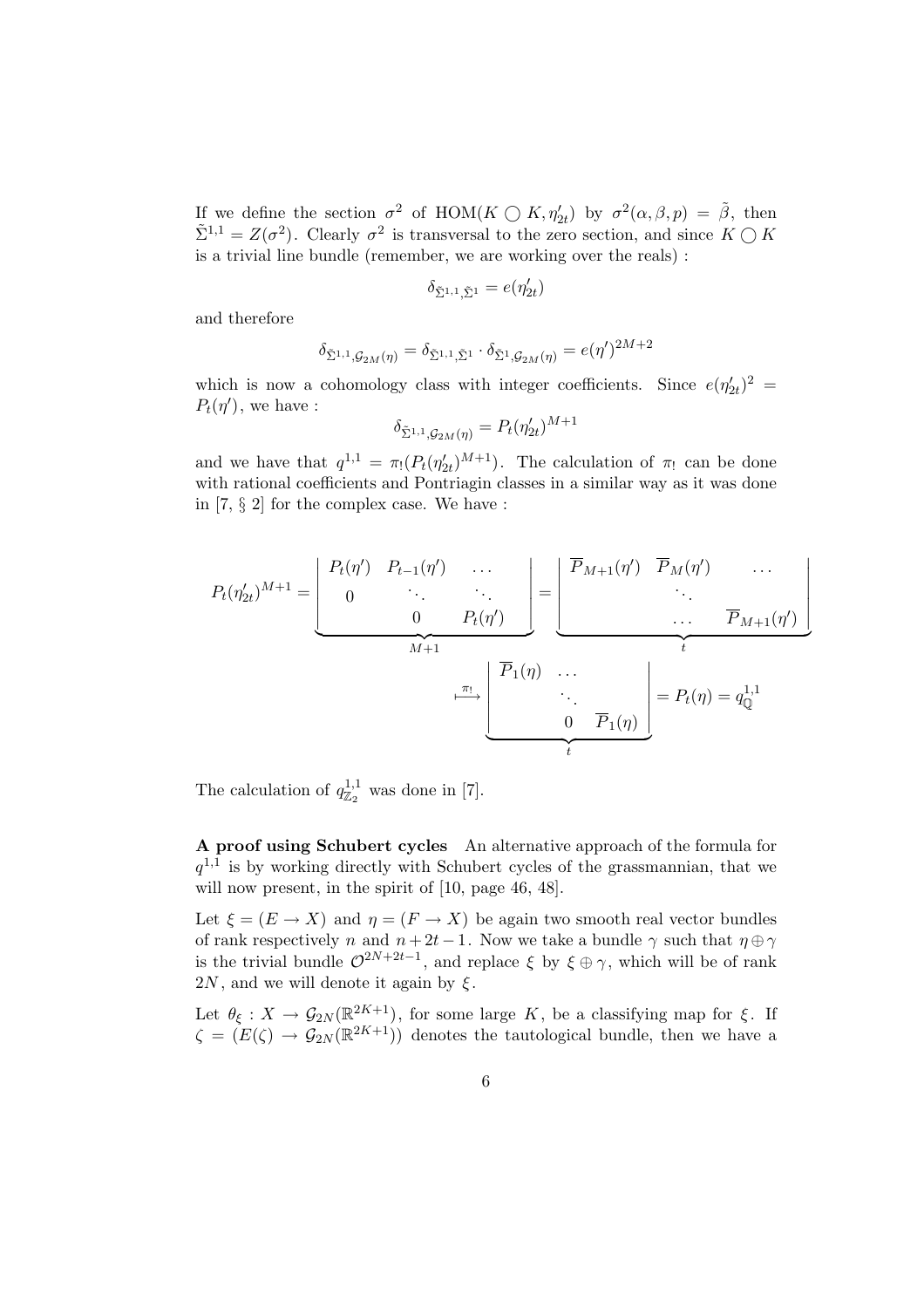commutative diagram :

$$
\begin{array}{ccc}\nE & \xrightarrow{\psi_{\xi}} & E(\mathcal{G}) \\
\downarrow & & \downarrow \\
X & \xrightarrow{\theta_{\xi}} & \mathcal{G}\n\end{array}
$$

where  $\psi_{\xi}$  is a linear isomorphism restricted to each fiber. Let  $\varphi : X \to$  $S^2(\xi, \mathcal{O}^{2N+2t-1})$  be a generic section, for which we want to compute the dual class to  $\overline{\Sigma}^{1,1}(\varphi)$ . For each  $x \in X$ ,  $\phi(x) = (\alpha_x, \beta_x)$ , where  $\alpha_x : \xi_x \to \mathbb{R}^{2N+2t-1}$ and  $\beta_x : \xi_x \bigcirc \xi_x \to \mathbb{R}^{2N+2t-1}$  are linear maps. We can associate to  $\varphi$  (actually, to the component of  $\varphi$  in HOM( $\xi, \mathcal{O}^{2N+2t-1}$ )) a map :

$$
\theta_{\varphi}: X \to \mathcal{G}_{2N}(\mathbb{R}^{2K+1} \times \mathbb{R}^{2N+2t-1}) = \mathcal{G}_{2N}(\mathbb{R}^{2N+2K+2t}) ,
$$
  

$$
x \mapsto \text{graph of } \alpha_x \circ (\psi_{\xi} \mid \xi_x)^{-1} : \theta_{\xi}(x) \to \mathbb{R}^{2N+2t-1} .
$$

Note that  $\theta_{\xi}$  and  $\theta_{\varphi}$  are homotopic.

Let :

$$
F^{1} = \left\{ H \in \mathcal{G}_{2N}(\mathbb{R}^{2N+2K+2t}) \mid \dim(H \cap (\mathbb{R}^{2K+1} \times \{0\}) \ge 1 \right\}
$$

;

then, because ker $(\alpha_x \circ (\psi_{\xi} \mid \xi_x)^{-1}) = H \cap (\mathbb{R}^{2K+1} \times \{0\})$ , where  $H = \theta_{\varphi}(x)$ , we have  $\overline{\Sigma}^1(\varphi) = \theta_{\varphi}^{-1}(F^1)$ .

The dual class to  $\Sigma^{1,1}(\varphi)$  in  $\Sigma^1(\varphi)$  equals  $e((K \bigcirc K)^* \otimes Q) = e(Q)$ , where K is the kernel bundle :  $K = \{v \in \xi_x \mid \alpha_x(v) = 0\}$ , and Q is the cokernel bundle, defined similarly. These bundles are defined only outside  $\Sigma^{i}(\varphi)$ ,  $i \geq 2$ , but, as before, we can neglect these sets, because they will note interfere with the dual class to  $\Sigma^{1,1}(\varphi)$ .

We will now calculate  $e(Q)$  directly on the grassmannian. If  $\theta_{\varphi}(x) = H \in F^1$ and  $\dim(H \cap (\mathbb{R}^{2K+1} \times \{0\}) = 1$ , then its projection on the factor  $\{0\} \times \mathbb{R}^{2N+2t-1}$ is of dimension  $2N-1$  and constitutes the image of  $\alpha_x$ . Its orthogonal in {0} ×  $\mathbb{R}^{2N+2t-1}$  is of dimension  $2t$ ; let us call  $Q_{\mathcal{G}}$  the bundle of all the orthogonal subspaces corresponding to the  $\theta_{\varphi}(x)$ ,  $x \in \Sigma^1(\varphi)$ . In order to determine a cycle representing  $e(Q_{\mathcal{G}})$ , let  $v \in \{0\} \times \mathbb{R}^{2N+2t-1} \setminus \{0\}$ ; the orthogonal projection of v on  $Q_{\mathcal{G}}$  is a section of this bundle, and it vanishes exactly when  $Q_{\mathcal{G}}$  is orthogonal to v, which is equivalent to say that v is in the projection of  $H$  on the factor  $\{0\} \times \mathbb{R}^{2N+2t-1}$ , or that dim  $(H \cap (\{0\} \times \mathbb{R}^{2K+1} \oplus v)) \geq 2$ . If we define the Schubert cycle

$$
F^{1,1} = \left\{ H \in \mathcal{G}_{2N}(\mathbb{R}^{2K+2N+2t}) \mid \dim \left( H \cap (\mathbb{R}^{2K+1} \times \{0\} \oplus v) \right) \ge 2 \right\}
$$

the pull-back by  $\theta_{\xi}$  of the dual class to  $F^{1,1}$  in  $\mathcal{G}_{2N}(\mathbb{R}^{2K+2N+2t})$  will be the dual class to  $\Sigma^{1,1}$  in  $\Sigma^1$ . It remains to determine this dual class.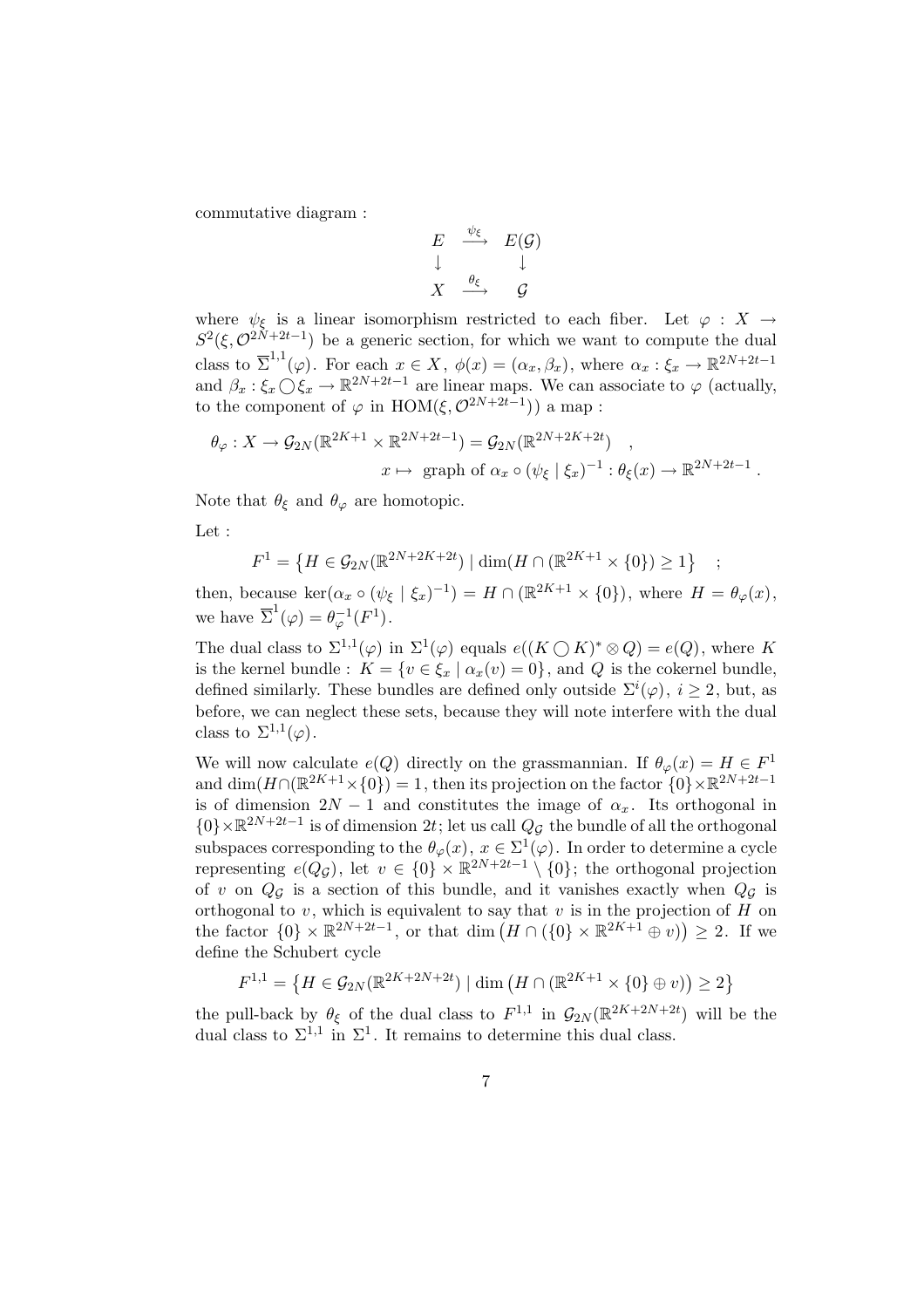

Figure 1: Representation of the Schubert cycle corresponing to the sequence  $(\alpha_1, \beta_1, \dots)$ 

If we take v to be the  $(2K + 2)$ -th vector of the natural basis of  $\mathbb{R}^{2N+2K+2t}$ , then

$$
F^{1,1} = \left\{ H \in \mathcal{G}_{2N}(\mathbb{R}^{2N + 2K + 2t}) \mid \dim \left( H \cap (\mathbb{R}^{2K + 2} \times \{0\}) \right) \ge 2 \right\}
$$

In fact, these cycles have been identified as being characteristic cycles over the integers by L.S. Pontriagin in [5, page 218], who denoted them by  $\chi_{p,q}$ , with  $p = 2K, q = 2t$  for  $F^{1,1}$ . Therefore their dual classes deserve to be called Pontriagin classes.

Anyway, we want to show now that the dual class to  $F^{1,1}$  in  $\mathcal{G}_{2N}(\mathbb{R}^{2N+2K+2t})$ equals  $\overline{P}_t(\zeta)$ , so that  $\theta_{\varphi}^*(\overline{P}_t(\zeta)) = P_t(\eta - \xi)$  as it should, where now the Pontriagin classes are defined as in [4] in terms of Chern classes of the compexified of a vector bundle, which in turn will be identified as obstructions to the construction of frames.

Let us work with the grassmannian  $\mathcal{G}_m(\mathbb{R}^{m+n})$ . Consider the  $(m+n) \times m$ matrix of figure 1, where  $\alpha = (\alpha_1, \ldots, \alpha_r)$ ,  $\beta = (\beta_1, \ldots, \beta_r)$  are any sequences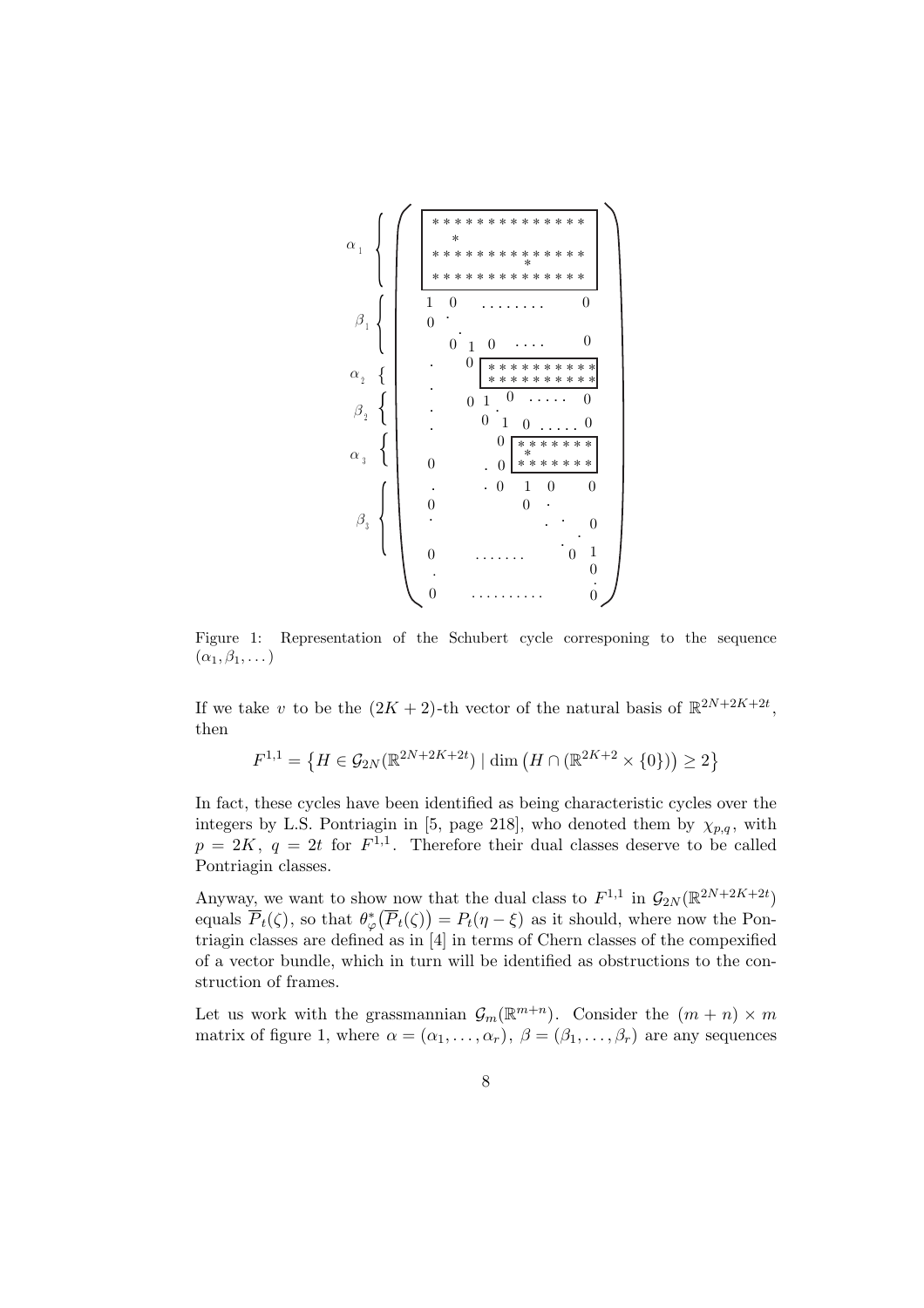

Figure 2: The Schubert cycle  $F^{1,1}$ 

such that  $\alpha_1 \geq 0$ ,  $\beta_1 \geq 1$ ,  $\alpha_i, \beta_i \geq 1$  for  $i \geq 2$ ,  $\sum_{i=1}^r \alpha_i \leq n$ ,  $\sum_{i=1}^r \beta_i = m$ , and the symbols ∗ represent any real numbers. Call such a matrix of type  $(\alpha, \beta)$ . Let  $\Omega_{\alpha, \beta}$  denote the subset of  $\mathcal{G}_m^{m+n}$  consisting of planes admitting a basis  $v_1, \ldots, v_m \in \mathbb{R}^{m+n}$  such that the  $(m+n) \times m$  matrix with  $v_1, \ldots, v_m$ as column vectors is of type  $(\alpha, \beta)$ . Clearly,  $\Omega_{\alpha, \beta} \simeq \mathbb{R}^{d(\alpha, \beta)}$ , where  $d(\alpha, \beta) =$  $\alpha_1 \cdot \beta_1 + (\alpha_1 + \alpha_2) \cdot \beta_2 + \cdots + (\alpha_1 + \cdots + \alpha_r) \cdot \beta_r$ ; the plane corresponding to  $0 \in \mathbb{R}^{d(\alpha,\beta)}$  is called the central element of the cell. It is shown in [4] that the closures  $\overline{\Omega}_{\alpha,\beta}$ , called Schubert cells or cycles (although Schubert [8] didn't explicitely care about cells nor cycles), constitute a cellular decomposition of the grassmannian. Note that a different basis of  $\mathbb{R}^{m+n}$  than the natural basis that we have used, would provide a different decomposition, where the corresponding cycles would be homologous.

Our set  $F^{1,1} \subset \mathcal{G}_{2N}(\mathbb{R}^{2N+2K+2t})$  is the Schubert cycle corresponding to the sequences  $\alpha = (2K, 2t), \ \beta = (2, 2N - 2)$  (see figure 2). Let us work now in the grassmannian  $\mathcal{G}_{2k}(\mathbb{R}^{2k+2\ell})$ . We want to identify the class  $P_t(\zeta^{2k})$  first. The boundary map for the cellular homology associated to the Schubert cells decomposition can be written explicitely, see for example [5, page 193], and from there one can see that the Schubert cells corresponding to sequences  $(\alpha, \beta)$  such that the  $\alpha_i$  and  $\beta_i$  are all even integers (that we can call even cells) constitute a basis for a complement to the torsion part of homology with integer coefficients, that is a basis for the homology with rational coefficient, and the algebraic dual will be a basis for the cohomology with rational coefficients. Consider the cell  $\Omega$  corresponding to the sequences  $(0, 2)$ ,  $(2k - 2t, 2t)$ ; this is the only even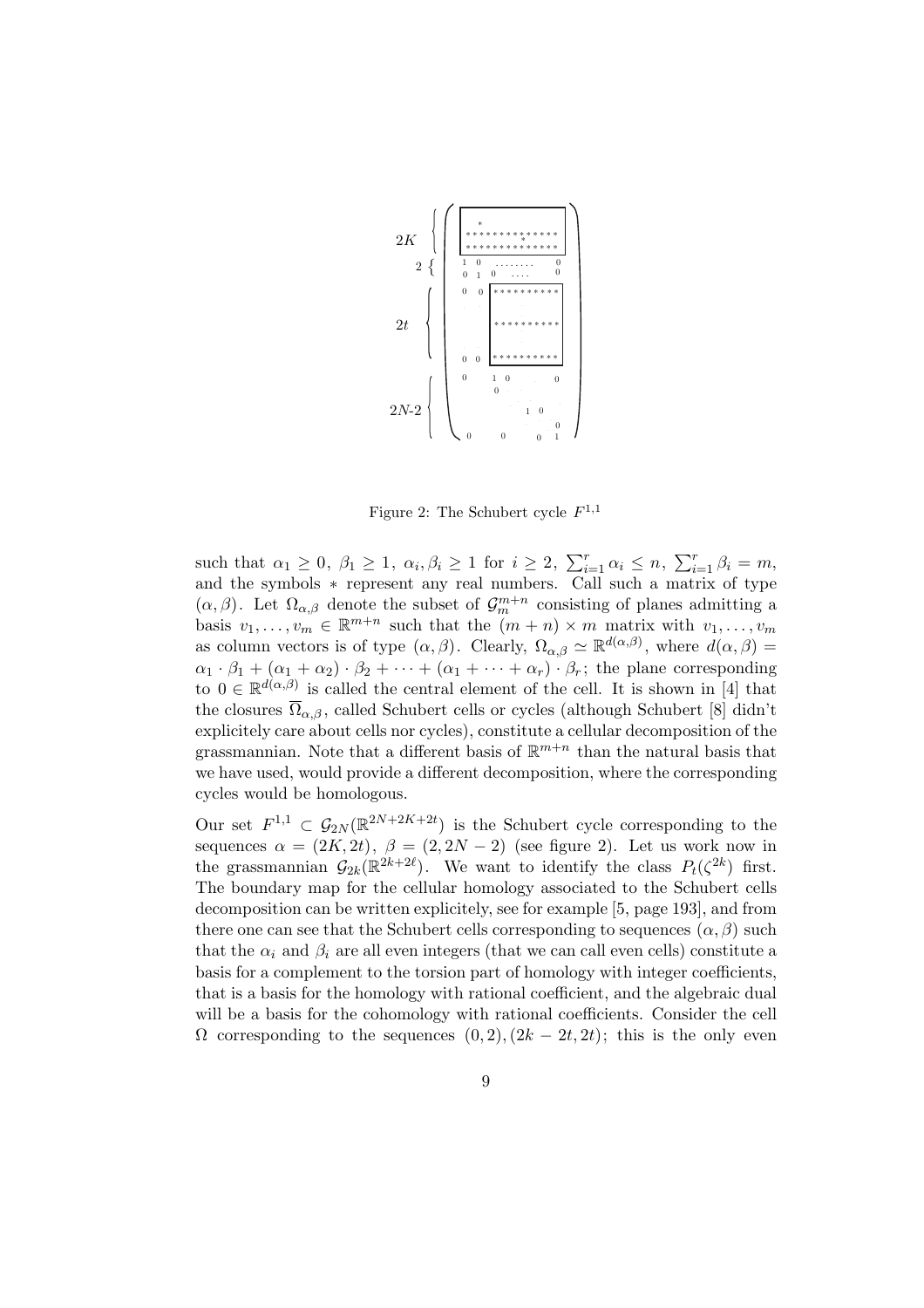

Figure 3: The cycle  $\Omega_{(0,2),(2k-2t,2t)}$  and its dual  $\Omega_{(2\ell-2,2),(2t,2k-2t)}$ 

cell of dimension not exceeding 4t that does not contain all the basis vectors  $e_1, \ldots, e_{2k-2t}, e_{2k-2t+1}$ ; it will therefore be the support for the first obstruction to the construction of a  $2k-2t+1$ -frame on the bundle  $\zeta \otimes_{\mathbb{R}} \mathbb{C}$ , the complexified of  $\zeta$ .

On the planes of  $\Omega$ , we have a  $(2k-2t)$ -frame consituted by  $e_1, \ldots, e_{2k-2t}$  and can define an additional vector by  $v + i \cdot w$ , where  $v = (0, \ldots, 0, v_1, \ldots, v_{2t})$  and  $w = (0, \ldots, 0, w_1, \ldots, w_{2t})$  are the rows  $2k - 2t + 1$  and  $2k - 2t + 2$  respectively of the matrix representation of the planes of  $\Omega$ , and  $i = \sqrt{-1}$  (see figure 3). Clearly  $v+i \cdot w$  is linearly independent from  $e_1, \ldots, e_{2k-2t}$ , except for  $v = w = 0$ . It follows that the obstruction class to the construction of a  $(2k - 2t + 1)$ frame associates to  $\Omega$  the degree of the map  $\mathbb{R}^t \times \mathbb{R}^t \to \mathbb{C}^t$ ,  $(v, w) \mapsto v + iw$ . Any orientation of  $\mathbb{R}^t$  will induce the same product orientation on  $\mathbb{R}^t \times \mathbb{R}^t$ ; but on  $\mathbb{C}^t$  we must take the orientation induced by the complex structure. Since our map reads  $(v_1, \ldots, v_t, w_1, \ldots, w_t) \mapsto (v_1, w_1, \ldots, v_t, w_t)$ , its degree is  $(-1)^t$ . Since by definition  $P_t(\zeta) = (-1)^t c_{2t}(\zeta \otimes \mathbb{C})$ , we see that in the rational cohomology,  $P_t(\zeta)$  is the class that sends  $\Omega$  to 1 and all other 4tdimensional even cells to 0. It is the Poincaré dual of the cell corresponding to the sequences  $(2l-2, 2), (2t, 2k-2t)$ , because if we write  $\Omega^*_{(2l-2, 2), (2t, 2k-2t)}$ for the cell corresponding to the sequences  $(2\ell-2, 2), (2t, 2k-2t)$ , but defined with respect to the natural basis written in the reversed order, we see that  $\Omega_{(0,2),(2k-2t,2t)} \cap \Omega_{(2\ell-2,2),(2t,2k-2t)}^*$  consists in the central element of both  $\Omega$  and  $\Omega^*$ , and the intersection is transversal.

When passing from the grassmannian  $\mathcal{G}_{2k}(\mathbb{R}^{2k+2\ell})$  to the grassmannian  $\mathcal{G}_{2\ell}(\mathbb{R}^{2k+2\ell})$ by associating to each plane its orthogonal, the roles of  $\alpha$  and  $\beta$  are exchanged and they must be taken in the reverse order (provided that neither  $\alpha$  nor  $\beta$